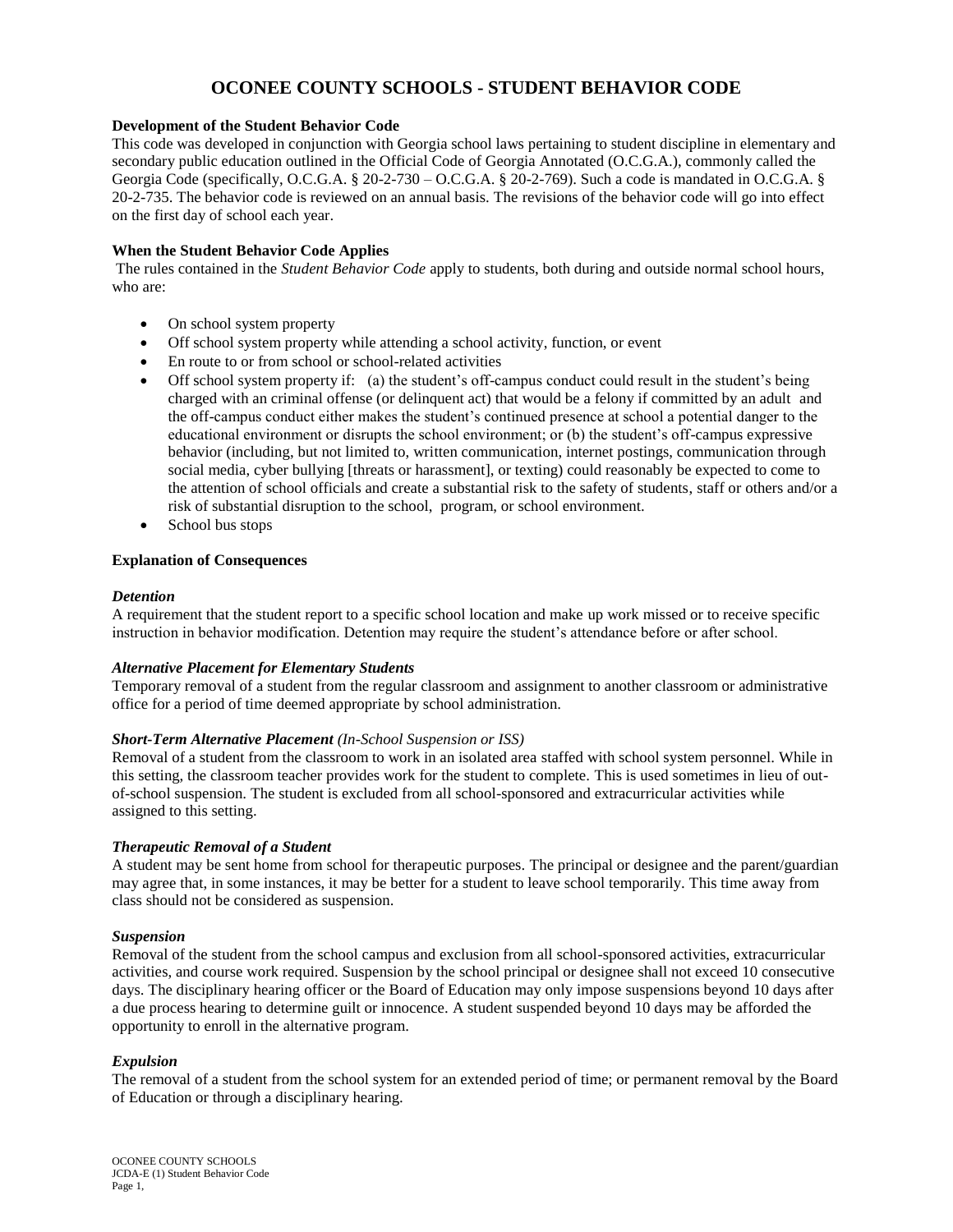# *Long-Term Alternative Placement*

A setting that a student may be offered when suspended from school for more than 10 days. The student is excluded from all school-sponsored and extracurricular activities while assigned to the alternative school (unless otherwise designated by the superintendent or designee). There are at least four ways a student may gain entry to this program:

- Through a disciplinary hearing process
- Through principal and parent/guardian agreement (proper waivers must be signed)
- By committing a third offense for bullying (applies to middle and high school students)
- By superintendent assignment (only for students in grades K-5)

# **Explanation of the Term "Possession"**

A student is in "possession" of an illegal or prohibited item when it is found, or determined to be, in or on the person of the student, in his or her personal effects (including book bag, pocketbook, or athletic bag), located in the student's locker, in a student's vehicle (or a vehicle in which the student was transported), while the student is on school property or at any school event or function.

# **Discipline Incident Type Codes**

# *CODE 01: ALCOHOL*

*Violation of laws or ordinances prohibiting the manufacture, sale, purchase, transportation, possession, or use of intoxicating alcoholic beverages or substances represented as alcohol during the school year.*

A student shall not possess, sell, use, transmit, consume, or be under the influence of any alcoholic beverage, stimulant, or intoxicant of any kind.

Disposition: Ranges from a Written Warning to Expulsion (Suspension time may be reduced if the student successfully completes a school-sponsored and approved intervention program.)

# *CODE 02: ARSON*

*Unlawful and intentional damage or attempted damage to any real or personal property by fire or incendiary device. Examples include firecrackers, fireworks, and trash can fires (if they are contributing factors to a damaging fire.) Without a fire, firecrackers and fireworks are included in the Discipline Incident Type Code 23 (Weapons – Other.) This code does not include the simple act of lighting a match or lighter.*

A student shall not cause or attempt to cause damage to any real or personal property by fire or any incendiary device.

Disposition: Ranges from Alternative School Assignment to Expulsion **Law enforcement will be called.**

# *CODE 03: BATTERY*

*Intentional and substantial physical harm or visible bodily harm to another. As used in the Georgia Code section for this offence, the term "visible bodily harm" means bodily harm capable of being perceived by a person other than the victim and may include, but is not limited to, substantially blackened eyes, substantially swollen lips, or other facial or body part, or substantial bruises to body parts.*

# **This code is only used when the attack is very serious – enough to warrant calling the police.**

Battery may include an attack with a weapon that causes serious bodily harm to the victim.

A student shall not cause or attempt to cause physical injury or behave in such a way as could reasonably cause injury to another person. A student shall not engage in verbal confrontation or other verbal misbehavior including insult, use of profanity, ethnic, racial, sexual, religious slurs, bullying, or harassment that might lead to this offense. Any student who commits an act of physical violence against a teacher, administrator, school bus driver, or any other school employee shall be suspended pending a disciplinary hearing before a tribunal.

The Board of Education shall appoint members of the tribunal (which will consist of three certified educators) to determine all issues of fact and intent relative to the alleged incident of physical violence. The tribunal shall submit its findings of fact and intent, along with its recommendations of punishment, to the Board as required by O.C.G.A. § 20-2-751.6. The Board shall review the findings and recommendations of the tribunal and may follow the recommendation or impose penalties not recommended by the tribunal.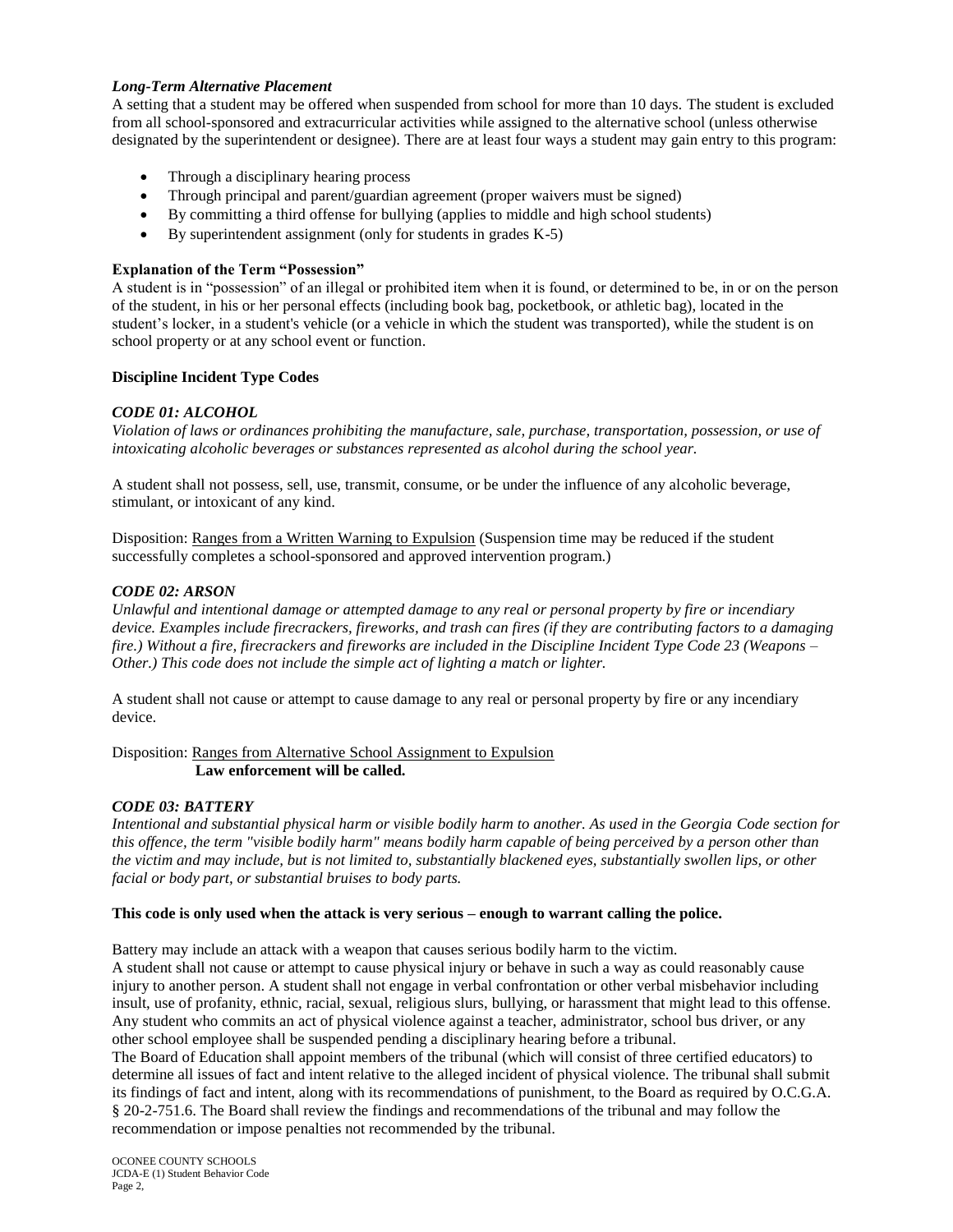If the student is found guilty of this offense, the discipline shall be expulsion, long-term suspension, or short-term suspension. In cases where the act of physical violence results in physical harm, the student shall be expelled for the remainder of his/her eligibility to attend public school. If the student is in grades K-8, the Board of Education may, at its discretion and on the recommendation of the tribunal, permit such student to re-enroll in the regular public school program for grades 9-12. The Board of Education may permit the student to attend alternative school for the period of the student's expulsion.

Disposition: Ranges from Short-Term Suspension to Expulsion **Law enforcement will be called.**

*CODE 04: BURGLARY* (Not defined nor reported for student discipline.)

# *CODE 05: COMPUTER TRESPASS*

*The unauthorized use of a computer or computer network with the intent of deleting, obstructing, interrupting, altering, damaging, or in any way causing the malfunction of the computer, network, program(s), or data.*

Students may not cause or attempt to cause damage to any computer hardware or software.

#### **051** *Violation of Computer Ethics*

*Stealing or copying software that is the property of the Oconee County Schools is strictly prohibited. Students are expected to fully comply with all components of the school system's technology usage agreement. Students who choose to abuse computer privileges are subject to disciplinary consequences. Any violation of the network usage agreement is considered a violation of this code.*

*Lap top computers and personal desk accessories are discouraged but may be allowed with administrative and teacher approval. Violation of any school rule with such a device will result in loss of privilege and may result in disciplinary consequences.*

Disposition: Ranges from a Written Reprimand to Expulsion

# *CODE 06: DISORDERLY CONDUCT*

*Any act that substantially disrupts the orderly conduct of a school function; substantially disrupts the orderly learning environment; or poses a threat to the health, safety, and/or welfare of students, staff, or others.*

If the action results in a more serious incident, report it in one of the following categories:

#### 061 *Misbehavior on the School Bus*

In accordance with the law, any form of physical violence, bullying, physical assault, or battery is strictly prohibited on a school bus as it is on other school properties. Any form of verbal assault, disrespectful conduct, or unruly behavior will not be tolerated. Georgia law requires a meeting between the parent/guardian and school officials whenever a student is engaged in any form of bullying, physical assault, or battery on a school bus. This meeting will be for the purpose of assessing age-appropriate disciplinary sanctions/penalties and for developing a behavioral contract specific to the inappropriate behaviors being targeted. This contract will be effective for the period of time set forth by the school administration. Behavioral contracts may be used for other bus misconduct as deemed appropriate by local school administration.

Any violation of the bus rules and anything that the driver deems unsafe or inappropriate will result in a verbal warning, assigned seating, and/or a written referral. All referrals are turned in to the Director of Transportation. The referral will be sent to the appropriate school electronically. Some actions may result in the student being suspended from the bus for a short period of time or expelled from the bus for serious behavior or safety issues.

The Director (or designee) have the authority to board any bus and address any safety/behavior issues that they observe, or when requested to do so by the school and/or driver. All transportation employees who enter a school bus should notify students of their name, position/title, and the reason for entering the bus.

The school system is committed to transporting students safely to and from school. All students are expected to behave appropriately while riding on the bus. To this end, students are expected to abide by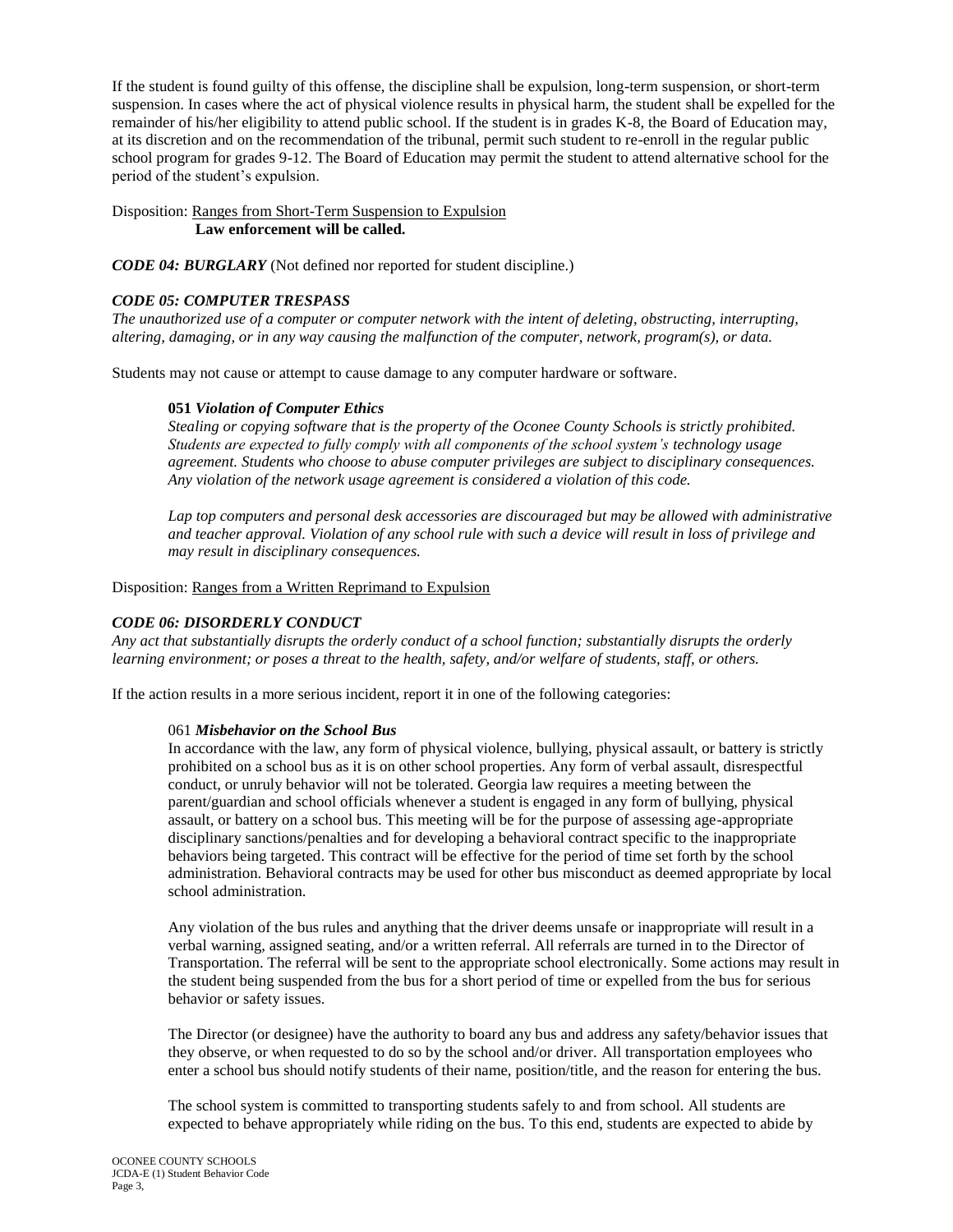these specific rules as well as those set forth by the Pupil Transportation Department or school administrators. Failure to do so will result in loss of rider privileges.

# **The bus driver has the authority to assign seats at any time. Drivers also have the authority to add additional rules as they deem necessary.**

Students shall be prohibited from the following while on the school bus:

- Use of any electronic devices that might distract the school bus driver including but not limited to pagers, cell phones, audible radios, tape or compact disc players without headphones, or any other electronic device used in a manner that might interfere with school bus communication equipment or the school bus driver's ability to operate the bus; such devices will be confiscated and turned in to school administration if used
- Use of mirrors, lasers, flash cameras, or any other lights or reflective devices that might interfere with the driver's ability to operate the bus
- Transporting inflated balloons, large bouquets in glass containers, or any other large item (including large school projects or band instruments), that might create visual restrictions to the bus driver or block the aisle of the bus
- Use of alcohol, tobacco products, or any other substance deemed illegal or inappropriate within the OCS Student Behavior Code
- Transporting weapons of any kind
- Use of loud, profane or abusive language, obscene gestures, or other unruly behavior; including but not limited to fighting, spitting, bullying, threatening, harassing, or taking objects that are not yours
- Falsifying or forging information
- Improper touching or public displays of affection
- Eating, drinking (except water, which can be brought on the bus in a closed container), chewing gum, or littering
- Damaging seats or any other part of the school bus
- Throwing objects in the bus or out of a bus window/door
- Extending arms, head, or hands outside of a bus window/door or across the aisle
- Moving from seat to seat while the bus is in motion
- Bringing animals on the bus

Disposition: Ranges from a Written Reprimand to Expulsion (This could include suspension from the bus.)

063 *Disruptive Behavior* 064 *Repeated Violations/Misbehavior* 065 *Throwing Objects*

No student shall threaten to or intentionally

- Occupy any school building, gymnasium, school grounds/properties or part thereof, with intent to deprive others of its use or where the effect thereof is to deprive others of its use; block the entrance or exit of any building or property (including any corridor or room thereof) so as to deprive others of access thereto; or block normal pedestrian or vehicular traffic on a school campus except under the direct instruction of the principal
- Prevent the convening of or force the disruption of any lawful mission, process, or function of the school by the use of any manner of violence, force, noise, coercion, treat, intimidation, fear, passive resistance, or any other conduct
- Burn or otherwise damage any school building or property
- Possess, discharge, display, or otherwise threateningly use any firearm, explosives, knives, or other weapons (or any object that can reasonably be construed as a weapon) on school premises
- Make noise or act in any manner so as to interfere seriously with the teacher's ability to conduct his/her class
- Refuse to identify oneself upon request of any teacher, principal, superintendent, school bus driver, or other authorized school personnel
- Make, or encourage others to make, prank phone calls; activate a fire alarm without justification; or falsely report a fire, bomb, terroristic act, or any other threat the student does not believe to exist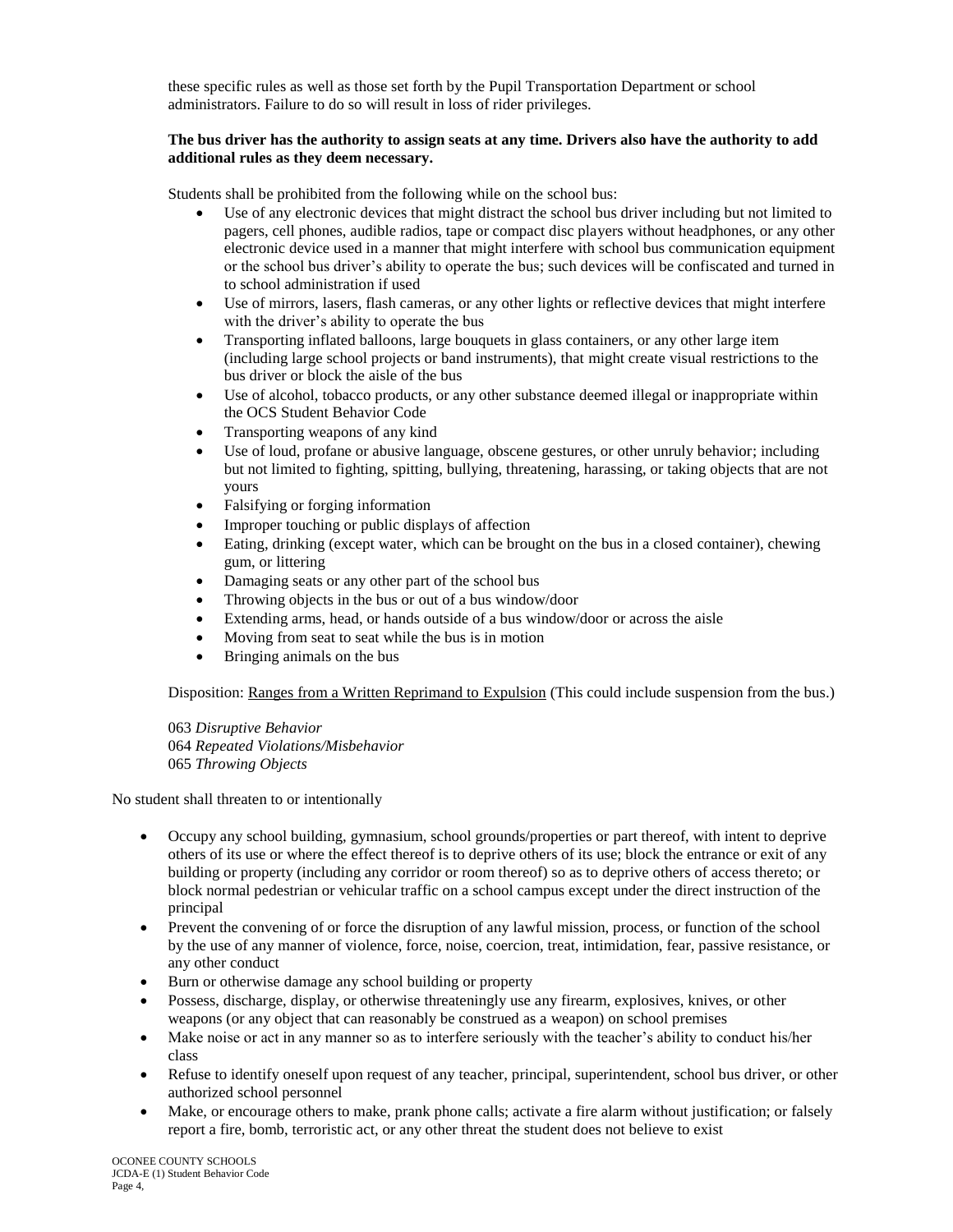• Commit any act or crime of violence

#### Disposition: Ranges from a Verbal Reprimand to Expulsion

#### *CODE 07: DRUGS (except alcohol or tobacco)*

*The unlawful use, cultivation, manufacture, distribution, sale, purchase, possession, transportation, or importation of any controlled drug or narcotic substance or equipment or devices used for preparing or using drugs or narcotics. Includes being under the influence of drugs or substances represented as drugs. Code includes over-thecounter medications if abused by the student.*

A student shall not possess, sell, or transmit (or attempt to sell or transmit) any substance under the pretense that it is, in fact, a prohibited substance as described in this rule.

A student shall not possess, sell, or transmit (or attempt to sell or transmit) any illegal drug or drug paraphernalia.

Possession, sale, transfer, or use of prescription or non-prescription drugs can be a violation of this rule.

Misuse of prescription or non-prescription drugs shall be considered a violation of this rule.

Each school is assigned a nurse to oversee the clinic. All prescription and non-prescription drugs must be checked in and administered through the clinic. Use of a drug authorized by a medical prescription from a registered physician and taken in accordance with system guidelines shall not be considered a violation of this rule.

*Any student who has asthma will be permitted to carry asthma medication prescribed by a physician on his/her person and self-administer it during school or at school-related activities as long as the school nurse has been notified and the appropriate paperwork has been filed as specified in Board policy*.

Disposition: Ranges from a Written Reprimand to Expulsion (Suspension time may be reduced if the student successfully completes a school-sponsored and approved intervention program.)

# *CODE 08: FIGHTING*

*Mutual participation involving physical violence where there is no main offender and no major injury.*

A student shall not cause or attempt to cause bodily injury or behave in such a way as could reasonably cause bodily injury to any person.

A student shall not make threatening, harassing, or intimidating remarks, gestures, or posturing toward any person that threatens the safety or well-being of that person or has the likelihood of provoking a fight. This includes but is not limited to fighting, use of profanity, or derogatory comments of ethnic, racial, sexual, or religious nature.

Disposition: Ranges from Short-Term Suspension to Expulsion

081 *Verbal and/or Physical Contact*

*Any mutual act of arguing or pushing among students that could lead to an actual fight.*

Disposition: Ranges from a Verbal Reprimand to Out-of-School Suspension (May be referred to a counselor or social worker.)

*CODE 09: HOMICIDE* (Not defined nor reported for student discipline.)

*CODE 10: KIDNAPPING* (Not defined nor reported for student discipline.)

# *CODE 11: LARCENY/THEFT*

*The illegal taking of another person'[s property](http://en.wikipedia.org/wiki/Property) without that person's freely-given [consent](http://en.wikipedia.org/wiki/Consent) by taking, by deception, by conversion, by taking lost or mislaid property, or by receiving stolen property without threat, violence, or bodily harm. Included are pocket-picking, taking a purse or backpack, theft from a building, motor vehicle, coin-operated machine, or all other types of larcenies.*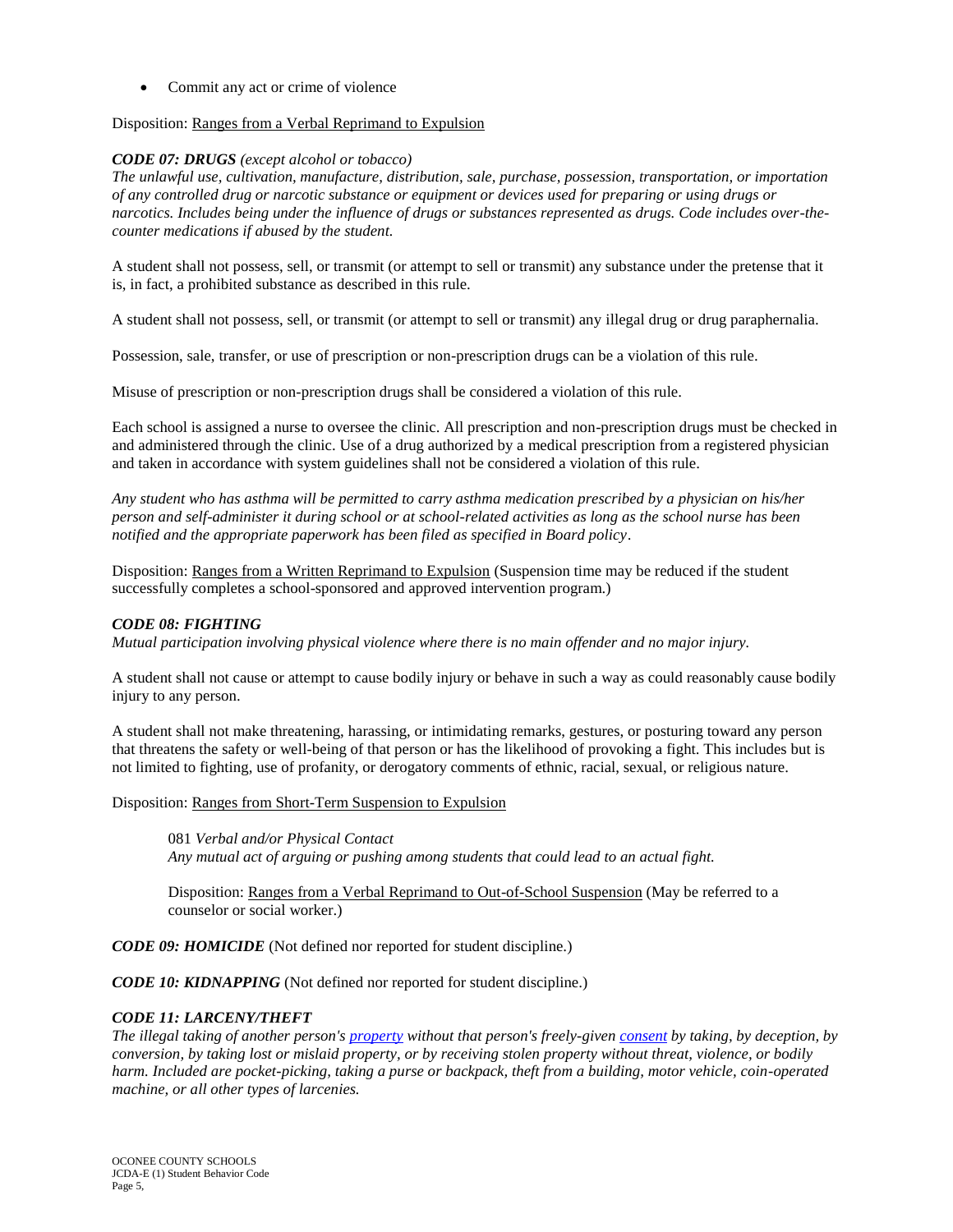# **111** *Petty Theft*

*Theft of an item or items with a total monetary value under the amount of \$500. Anything greater is grand theft.*

A student shall not steal the property of another (or attempt to do so) and shall not possess, sell, use, or transmit (or attempt to possess, sell, use, or transmit) stolen property.

The school will file any incident involving theft of property valued at \$100 or more with local law enforcement. Incidents involving theft of property valued at less than \$100 may be reported. The reporting of such incidents is at the discretion of the school.

For purposes of reporting - burglary, breaking and entering, robbery, theft by taking or the attempt to do any of these acts - will be reported as a violation of this rule.

Disposition: Ranges from a Verbal Reprimand to Expulsion (Restitution may impact disposition.)

*CODE 12: MOTOR VEHICLE THEFT* (Not defined nor reported for student discipline.)

*CODE 13: ROBBERY* (Not defined nor reported for student discipline.)

*CODE 14: SEXUAL BATTERY* (Not defined nor reported for student discipline.)

### *CODE 15: SEXUAL HARASSMENT*

*The deliberate, repeated, and unsolicited physical actions, gestures, or verbal/written comments* (including statements posted on or contained in internet postings, email, texts, social media, or other electronic communication) *of a sexual nature when such conduct has the purpose or effect of interfering with a student's academic performance or creating an intimidating, hostile, or offensive learning environment. Examples include behaviors such as leering, pinching, grabbing, suggestive comments or jokes, or pressure to engage in sexual activity.*

Harassment of any nature is not tolerated by the Oconee County Schools and is a violation of this code and Board policy. Any student or staff member who feels they are the victim of harassment should follow the systematic steps for reporting a case of harassment as outlined in Board policy. All reports will be fully investigated and dealt with according to policy.

Disposition: Ranges from a Written Warning to Suspension (Requires a behavior contract; alternative school assignment is mandatory upon the third offense.)

# *CODE 16: SEX OFFENSES*

*Sexual intercourse, sexual contact, or other unlawful behavior/contact intended to result in sexual gratification without force or threat of force and where the victim is capable of giving consent. This includes indecent exposure and obscenity. Examples include entering or downloading pornographic content onto school computers.*

#### **161** *Improper Touching/Public Display of Affection (PDA)*

A student shall not perform any act of lewd or indecent exposure; lewd caressing or indecent touching/fondling of one's own body or that of another; shall not engage in any act of sexual contact; shall not engage in *streaking* or other display of nudity, or attempt to commit any act of indecent or lewd behavior. Public display of affection (PDA) is included under this rule.

Disposition: Ranges from a Written Reprimand to Expulsion

# *CODE 17: THREAT/INTIMIDATION*

*Fear of bodily harm through verbal or written threats (including statements posted on or contained in internet postings, email, texts, social media, or other electronic communication) without displaying a weapon or subjecting the person to an actual physical attack.*

A student shall not threat or intimidate another student, or any other person, located on school property or at a school-sponsored event.

Disposition: Ranges from Short-Term Suspension to Expulsion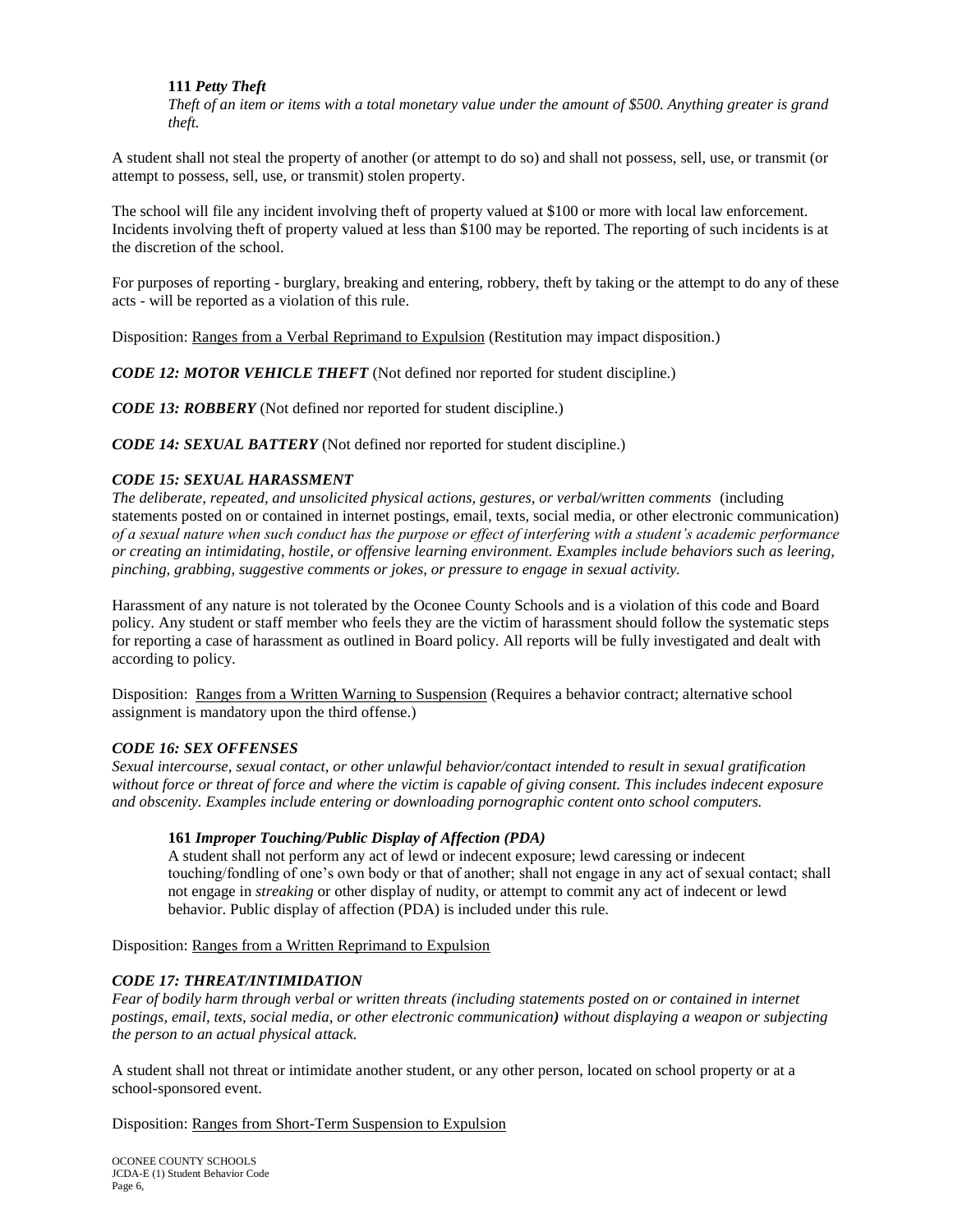# *CODE 18: TOBACCO*

*Possession, use, distribution, or sale of tobacco products on school grounds, at school-sponsored events, and on transportation to or from school or a school-sponsored event.*

A student shall not possess, transmit, or use tobacco products of any type, including without limitation smoking tobacco, chewing tobacco, snuff, e-cigarettes, liquid vapor smoking devices or similar devices, or smoking paraphernalia. A student shall not wear attire that advertises or refers to possession or use of tobacco. Such items found in a car, locker, purse, or book bag will be considered as *being in the possession of* the student.

Disposition: Ranges from Saturday Detention to Suspension

## *CODE 19: TRESPASSING*

*Entering or remaining on a public school campus or school facility without authorization or invitation and with no lawful purpose for entry. Includes students under suspension or expulsion and unauthorized persons who enter or remain on campus after being directed to leave by the chief administrator/designee.*

Students shall not enter or remain on a public school campus or school facility without authorization or invitation.

Disposition: Ranges from a Verbal Reprimand to Expulsion

### *CODE 20: VANDALISM*

*The willful and/or malicious destruction, damage, or defacement of public or private property, real or personal, without the consent of the owner or the person having custody or control of it. Examples include graffiti, carving initials or words in desktops, or spray-painting walls of buildings.*

A student shall not cause or attempt to cause damage to property. The school will file any incident involving damage of property valued at \$100 or more with local law enforcement. Incidents involving damage of property valued less than \$100 may be reported. The reporting of such incidents is at the discretion of the school.

Disposition: Ranges from a Verbal Reprimand to Expulsion (Restitution may impact disposition.)

*CODE 21: WEAPONS – FIREARMS (See Code 25 and Code 26)*

#### *CODE 22: WEAPONS – KNIFE*

*The possession, use, or intention to use, any type of knife (including a pocket or pen knife) to inflict harm on another person or to intimidate any person.*

A student shall not possess, handle, supply to another, use, or threaten to use a weapon. The term *weapon* in this case includes (without limitation): a knife of any type with a blade of two inches (2") or longer, razor, box cutter, any martial arts device, sword, machete, or other tool or device used to inflict harm, or any other object that reasonably can be considered a weapon.

When it is the first offense of this code type and the student has in his/her possession a weapon that, in the opinion of the principal, is not inherently an offensive weapon (example: fingernail file, clippers or scissors) and where there is not a threat or actual confrontation, the principal may handle such violation internally once he/she consults with the superintendent and receives permission to handle the matter internally.

### Disposition: Ranges from a Written Reprimand to Expulsion  **Law enforcement will be called.**

# *CODE 23: WEAPONS – OTHER*

*The possession, use, or intention to use any instrument or object to inflict harm on another person or to intimidate any person. Included in this code are chains, pipes, razor blades, ice picks, dirks, nunchakus, brass knuckles, Chinese stars, billy clubs, tear gas guns, cap guns, bb guns, pellet guns: "any weapon designed or intended to propel a missile or projectile of any kind." Electrical weapons or devices, explosives, or propellants. Firecrackers and other fireworks are also included if fire is not involved.*

A student shall not possess, handle, supply to another, use, or threaten to use a weapon. The term *weapon* in this case includes (without limitation): any gas repellant, mace, stun gun, chemical spray, pellet or bb gun: "any weapon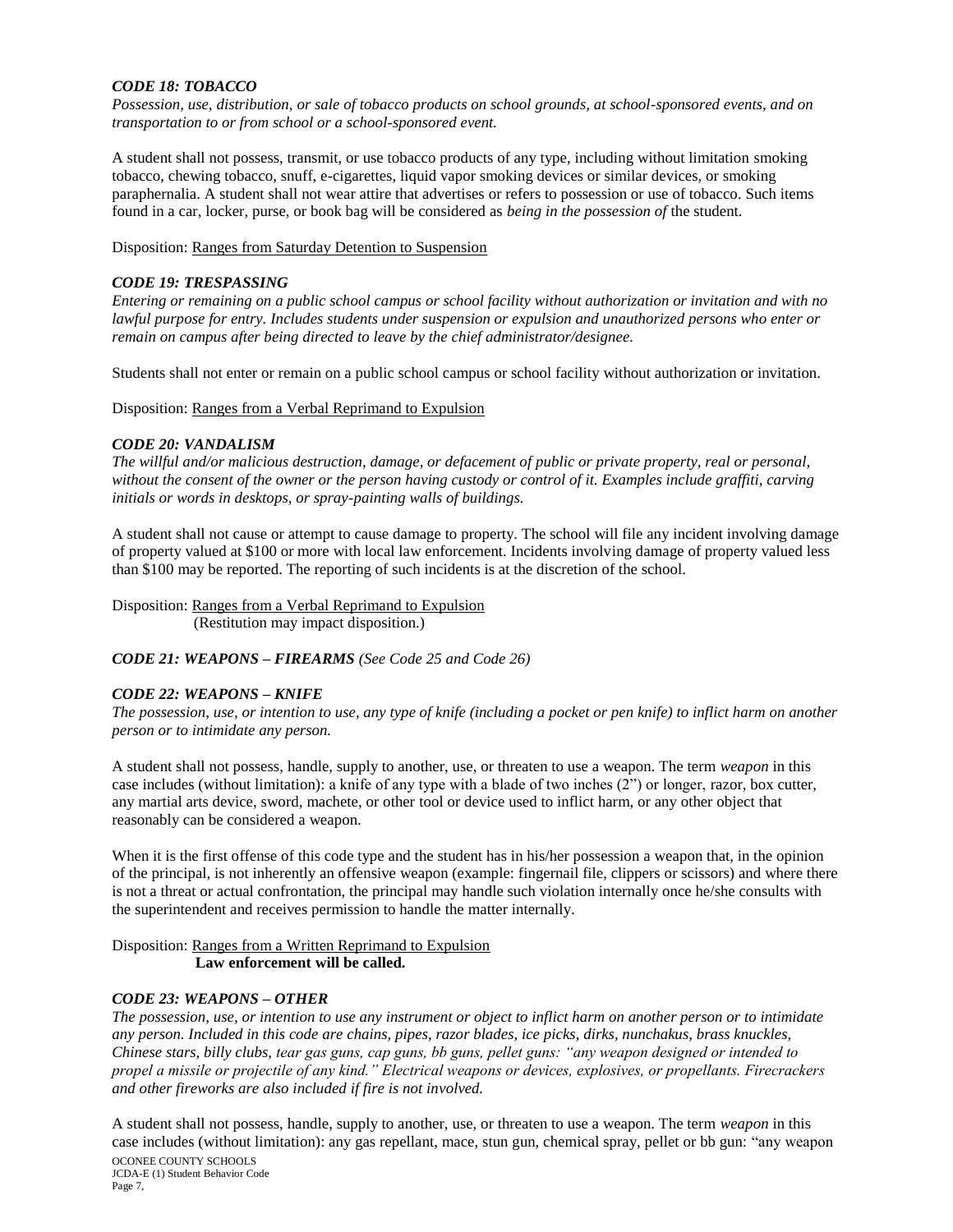designed or intended to propel a missile or projectile of any kind." Any martial arts devices, sword, machete, or other tool or device used to inflict harm or other object that reasonably can be considered as a weapon. (*It is a violation of this section to possess or threaten to use a toy gun, antique, replica, or other object which looks like or is represented to be a gun or weapon.)*

A student shall not falsely claim to have a weapon or explosive device in their possession; falsely claim that another person

has a weapon of explosive device in their possession; or falsely claim that another person is bringing a weapon or explosive device onto school system property or to a school-related function.

Disposition: Ranges from Written Reprimand to Expulsion  **Law enforcement will be called.**

## *CODE 24: OTHER DISCIPLINE INCIDENT*

*Any other discipline incident for which a student is administered corporal punishment, in-school suspension, out-ofschool suspension, expelled, suspended from riding the bus, assigned to an alternative school, referred to court/juvenile system authorities, or removed from class at the teacher's request.*

#### **245** *Other Conduct Subversive to Good Order*

A student shall not perform any other act that is subversive to good order and discipline in the schools. This includes but is not limited to violation of local school rules, violation of state and federal law, providing false information to school personnel, actions that are ethnically and racially inflammatory, loitering or trespassing,  $\Theta$  community misconduct that would be so serious as to pose a threat to the school community, or student being criminally charged with a felony (which makes the student's continued presence at school a potential danger to persons or property of the school or disrupts the educational process).

Disposition: Ranges from a Written Reprimand to Expulsion

#### **2410** *Chronically Disruptive Student*

A student who continually disrupts or repeatedly violates other school rules may be charged with repeated violations of school rules or behavior. This code applies after remediation attempts (including consideration of the Pyramid of Intervention) have been utilized.

Disposition: Ranges from Saturday Detention to Expulsion

#### *CODE 25: WEAPONS - HANDGUN*

*Possession of a firearm which has a short stock and is designed to be held and fired by the use of a single hand, and any combination of parts from which a firearm described above can be assembled.*

A student may not possess, transmit, sell, or attempt to sell, discharge, or threatening to discharge any firearm while on school grounds or while attending any school function. This rule deals specifically with handguns and any paraphernalia associated with them or their use.

#### Disposition: Ranges from Long-Term Suspension to Expulsion **Law enforcement will be called.**

#### *CODE 26: WEAPONS – RIFLE/SHOTGUN*

*Rifle - a weapon designed or redesigned, made or remade, and intended to be fired from the shoulder; or designed or redesigned, made or remade, to use the energy of an explosive to fire only a single projectile through a rifled bore for each single pull of the trigger.* 

*Shotgun - a weapon designed or redesigned, made or remade, and intended to be fired from the shoulder; or designed or redesigned, made or remade, to use the energy of an explosive to fire through a smooth bore either a number of ball shot or a single projectile for each single pull of the trigger.*

A student may not possess, transmit, sell, or attempt to sell, discharge, or threatening to discharge any firearm while on school grounds or while attending any school function. This rule deals specifically with *rifles* or *shotguns* and any paraphernalia associated with them or their use.

OCONEE COUNTY SCHOOLS JCDA-E (1) Student Behavior Code Page 8,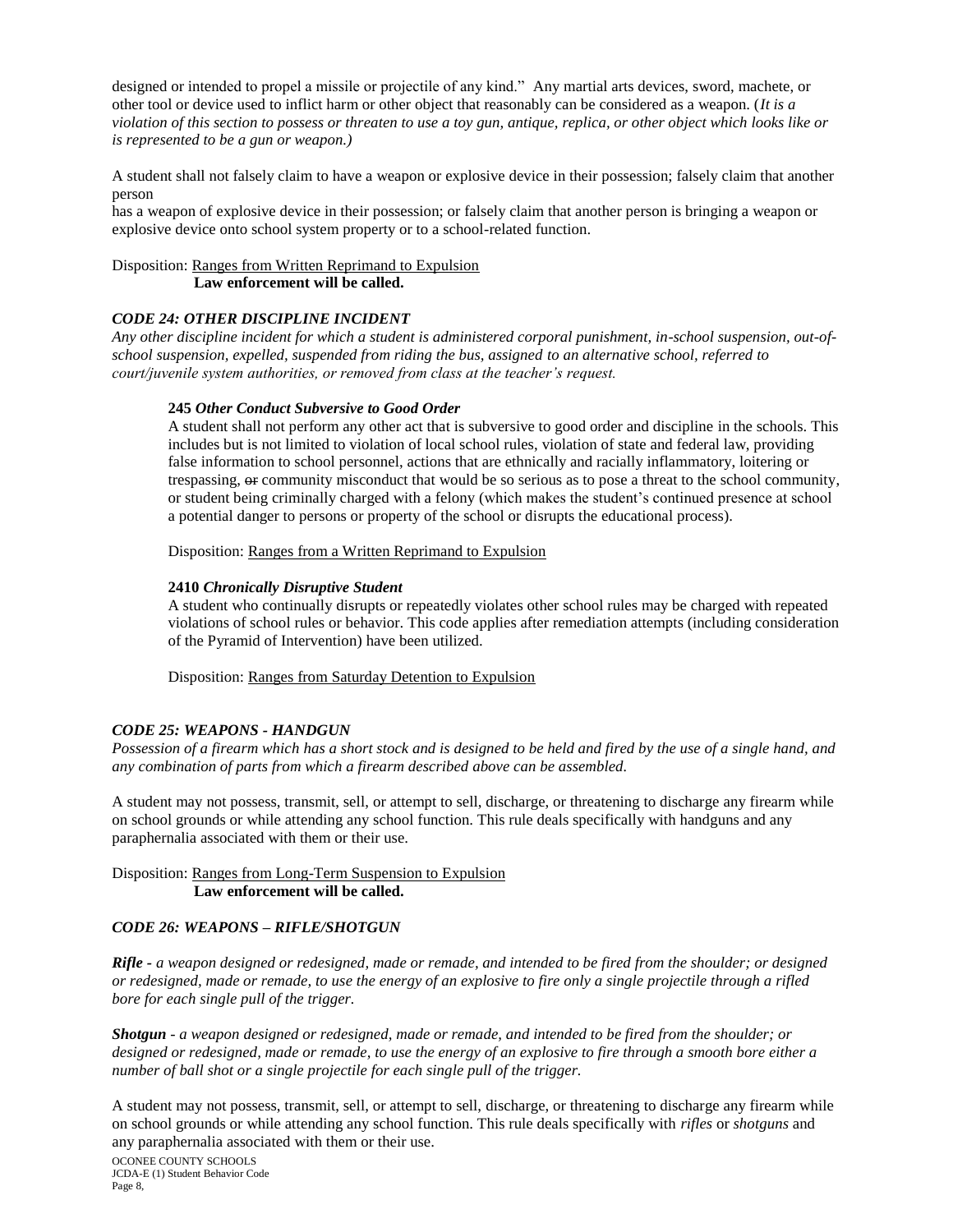# Disposition: Ranges from Long-Term Suspension to Expulsion

**Law enforcement will be called.**

# *CODE 27: SERIOUS BODILY INJURY*

*Bodily injury which involves a substantial risk of death, extreme physical pain, protracted and obvious disfigurement, or protracted loss or impairment of the function of a bodily member, organ, or mental faculty.*

A student shall not cause (or attempt to cause) serious bodily injury or behave in such a way as could reasonably cause serious bodily injury to any person. A student shall not cause (or attempt to cause) an injury that involves substantial risk of death, extreme physical pain, protracted and obvious disfigurement, or protracted loss or impairment of the function of a bodily member, organ, or mental faculty.

Disposition: Ranges from Long-Term Suspension to Expulsion **Law enforcement will be called.**

# *CODE 28: OTHER FIREARMS*

*Firearms other than handguns, rifles, or shotguns as defined in 18USC921. This includes any weapon (including starter gun) which will (or is designed to or may readily be converted to) expel a projectile by the action of any explosive; the frame or receiver of any such weapon; any firearm muffler or firearm silencer; any destructive device, which includes any explosive, incendiary, or poison gas (i.e. bomb, grenade, or rocket having a propellant charge more than 4 ounces, missile having an explosive or incendiary charge of more than ¼ ounce, mine, or similar device;) any weapon which will (or which may be readily converted to) expel a projectile by the action of an explosive or other propellant and which has any barrel with a bore of more than ½ inch in diameter; any combination of parts either designed or intended for use in converting any device into any destructive device described above and from which a destructive device may be readily assembled.*

A student may not possess, transmit, sell, or attempt to sell, discharge, or threatening to discharge any firearm while on school grounds or while attending any school function. This rule deals specifically with all firearms other than handguns, rifles, or shotguns as defined in 18USC921 and any paraphernalia associated with them or their use.

Disposition: Ranges from Long-Term Suspension to Expulsion **Law enforcement will be called.**

# *CODE 29: BULLYING*

In accordance with O.C.G.A. § 20-2-751.4, bullying means an act that occurs on school property, on school vehicles, at designated school bus stops, or at school related functions or activities, or by use of data or software that is accessed through a computer, computer system, computer network , or other electronic technology, whether or not such electronic act or communication is on school property or is through the use of school equipment, that is:

- Any willful attempt or threat to inflict injury on another person, when accompanied by an apparent present ability to do so;
- Any intentional display of force such as would give the victim reason to fear or expect immediate bodily harm; or
- Any intentional written, verbal, or physical act, which a reasonable person would perceive as being intended to threaten, harass, or intimidate, that:
	- 1. Causes another person substantial physical harm or visible bodily harm as defined in the meaning of O.C.G.A. § 16-5-23.1;
	- 2. Has effect of substantially interfering with a student's education;
	- 3. Is so severe, persistent, or pervasive that it creates an intimidating or threatening educational environment; or
	- 4. Has the effect of substantially disrupting the orderly operation of the school

A student shall not transmit any electronic communication that has the effect of bullying another student, including but not limited to sending e-mail or text messages, or making website postings (e.g., postings on Facebook, Twitter, or YouTube). This prohibition applies to cyberbullying that occurs on campus and, if the following conditions are met, to cyberbullying that occurs off-campus if the electronic communication (1) is directed specifically at students or school personnel , (2) is malicious or for the purpose of (i) threatening the safety of those individuals specified or (ii) substantially disrupting the orderly operation of the school or other program, and (3) creates a reasonable fear of harm to the students' or school personnel's person or property or has a high likelihood of succeeding in that purpose.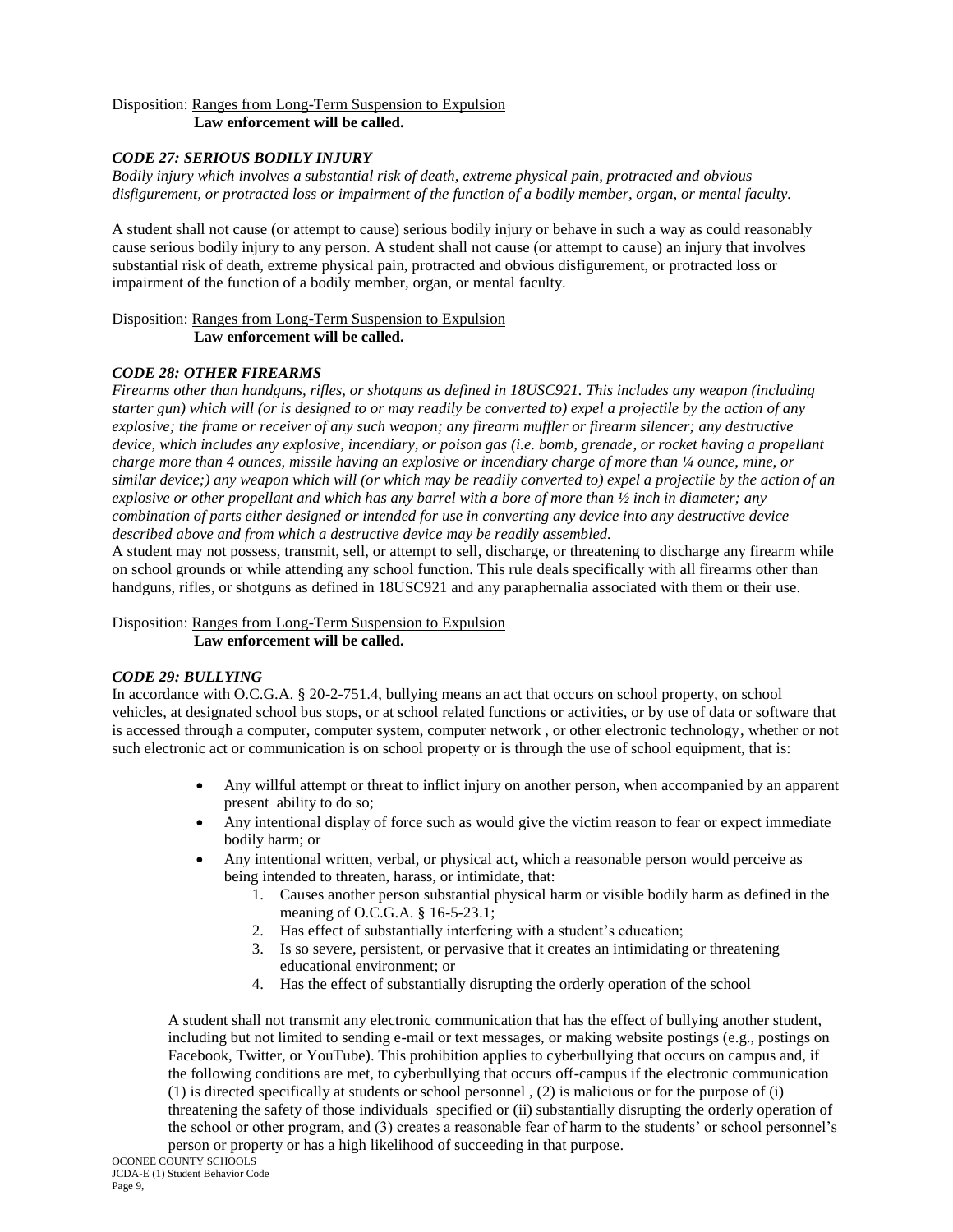Georgia Law requires the following once an allegation of bullying has been made:

- Immediate investigation by school administration;
- Notification of the parents of all parties involved, bully and victim;
- Discipline with age appropriate consequences; and
- Follow-up with both the bully and victim to ensure issues are being resolved.

Any student who knowingly files a false report of bullying is guilty of such and will be punished under the existing disciplinary provisions. Retaliation toward a person who makes a report is prohibited.

Georgia Law requires mandatory assignment to alternative school for any student in grades 6-12 who is found guilty of bullying for a third  $(3<sup>rd</sup>)$  time in a school year and authorizes local boards of education to assign students who have committed bullying actions to a school outside the student's attendance area. **Law enforcement personnel will be contacted when a student allegedly commits a physical assault or battery on another student or school employee.**

Disposition: Ranges from a Written Warning to Suspension

# **291** *Racial Harassment*

A student shall not make deliberate, repeated, and unsolicited physical actions, gestures, or verbal/written comments of a racial nature, when such conduct has the purpose of affecting or interfering with a student's academic performance or creating an intimidating, hostile, or offensive learning environment. A student shall not encourage, urge, or counsel other students to violate this rule.

Harassment of any nature is not tolerated by the Oconee County Schools and is a violation of this code and Board policy. Any student or staff member who feels they are the victim of harassment should follow the systematic steps for reporting a case of harassment as outlined in Board policy. All reports will be fully investigated and dealt with according to policy.

Disposition: Ranges from Detention to Expulsion

# **292** *Religious Harassment*

A student shall not make deliberate, repeated, and unsolicited physical actions, gestures, or verbal/written comments about a student's religious beliefs/preferences when such conduct has the purpose of affecting or interfering with a student's academic performance or creating an intimidating, hostile, or offensive learning environment. A student shall not encourage, urge, or counsel other students to violate this rule.

Harassment of any nature is not tolerated by the Oconee County Schools and is a violation of this code and Board policy. Any student or staff member who feels they are the victim of harassment should follow the systematic steps

for reporting a case of harassment as outlined in Board policy. All reports will be fully investigated and dealt with according to policy.

#### Disposition: Ranges from Detention to Expulsion

#### **293** *Disability Harassment*

A student shall not make deliberate, repeated, and unsolicited physical actions, gestures, or verbal/written comments about a student who has a disability when such conduct has the purpose of affecting or interfering with a student's academic performance or creating an intimidating, hostile, or offensive learning environment. A student shall not encourage, urge, or counsel other students to violate this rule.

Harassment of any nature is not tolerated by the Oconee County Schools and is a violation of this code and Board policy. Any student or staff member who feels they are the victim of harassment should follow the systematic steps for reporting a case of harassment as outlined in Board policy. All reports will be fully investigated and dealt with according to policy.

Disposition: Ranges from Detention to Expulsion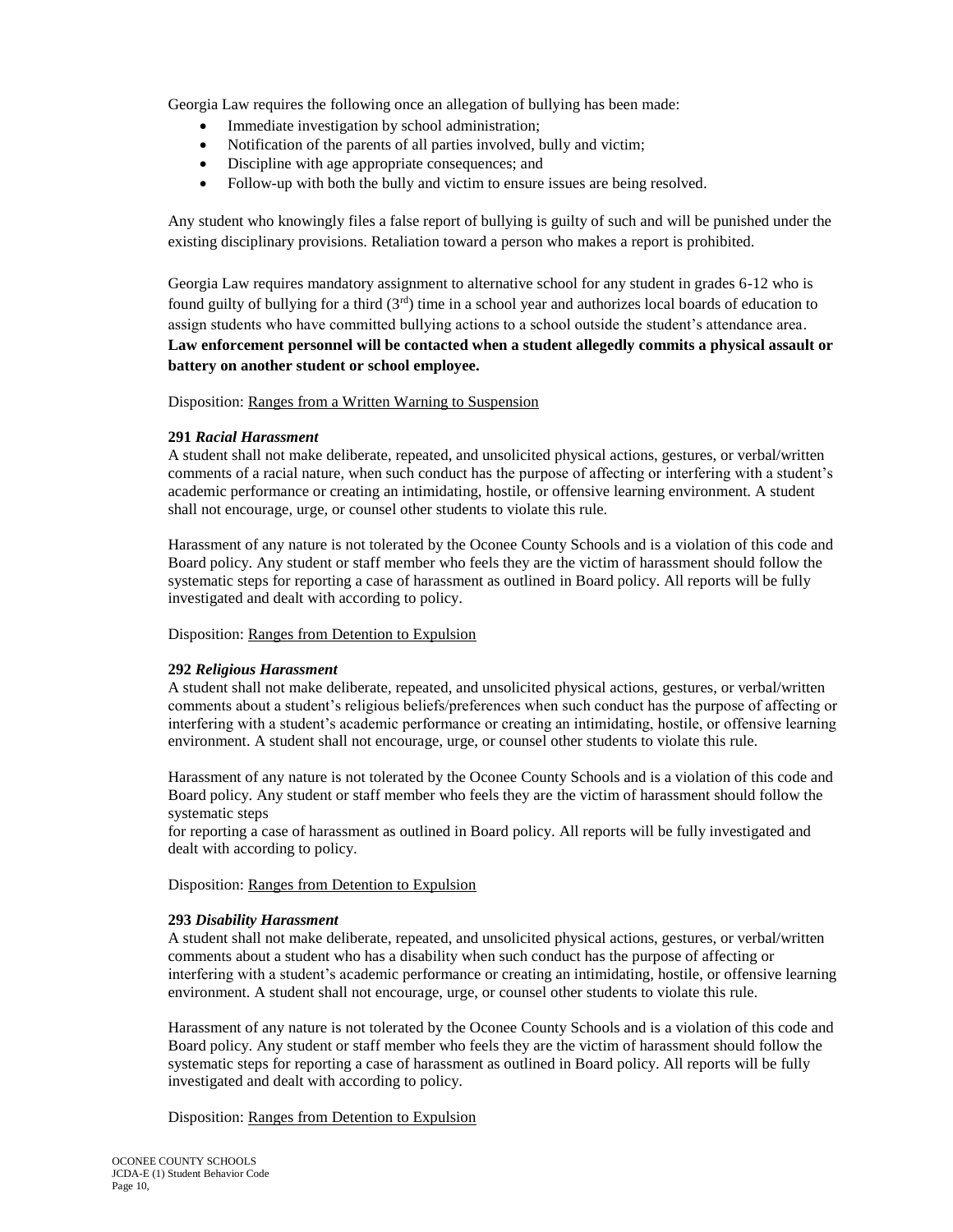# *CODE 30: OTHER - ATTENDANCE RELATED*

Repeated or excessive unexcused absences or tardies; including failure to report to class, skipping class, leaving school without authorization, or failure to comply with disciplinary sanctions

### **301** *Tardy to School or Class*

A student shall not be absent from or tardy to school or any class or other required school function during school hours except for illness or other providential cause, except with the written permission of the teacher, principal, or other duly authorized school official; nor shall a student encourage, urge, or counsel other students to violate this rule.

Disposition: Ranges from Detention to Suspension Pending a Disciplinary Hearing

#### **302** *Absent Without Leave (AWOL)*

A student shall not leave school grounds prior to the end of the day (after his/her initial arrival on campus) without the written permission of a teacher, principal, or other duly authorized school official; nor shall a student encourage, urge, or counsel other students to violate this rule.

Disposition: Ranges from a Written Reprimand and Loss of Driving Privileges to Suspension Pending a Disciplinary Hearing

# *CODE 31: OTHER – DRESS CODE VIOLATION*

Violation of school dress code that includes standards for appropriate school attire.

## **311** *Dress Code Violation*

The school administration is authorized to determine appropriate dress for the school setting. Each school has determined (by committee) the appropriate dress for their school. The specific dress code for each school is outlined in the student agenda book (or by whatever means the school chooses to convey important student information). The school administration is responsible for enforcement of the school dress code and has at their discretion the right to assign the appropriate disposition for those students who violate the school dress code.

Disposition: Ranges from a Written Reprimand to Suspension

# *CODE 32: ACADEMIC DISHONESTY*

Receiving or providing unauthorized assistance on classroom projects, assignments or exams

#### **321** *Academic Dishonesty*

Any student who cheats (which includes both accepting from, and giving information to, others), utilizes any form of illegal academic aid during testing or on specified assignments, or changes answers/grades is in violation of academic ethics and is subject to disciplinary consequences. Plagiarism is considered a violation of this rule. Consequences for violation are at the discretion of school administration and/or teacher. Student may be referred to the Pyramid of Intervention.

Disposition: Ranges from a Written Reprimand to Expulsion

# *CODE 33: OTHER – STUDENT INCIVILITY*

Insubordination or disrespect to staff members or other students; includes but is not limited to refusal to follow school staff member instructions, use of vulgar or inappropriate language, and misrepresentation of the truth

#### **331** *Refusal to Follow Instructions/Direction*

#### **332** *Disrespectful Behavior*

#### **333** *Profanity or Obscene Language/Gestures*

A student shall not make threatening, harassing, or intimidating remarks, gestures, or posturing toward any person, which threatens the safety or well-being of that person or has the likelihood of provoking a fight. This includes but is not limited to fighting, use of profanity, or derogatory comments of an ethnic, racial, sexual, or religious nature.

Disposition: Ranges from Short-Term Suspension to Expulsion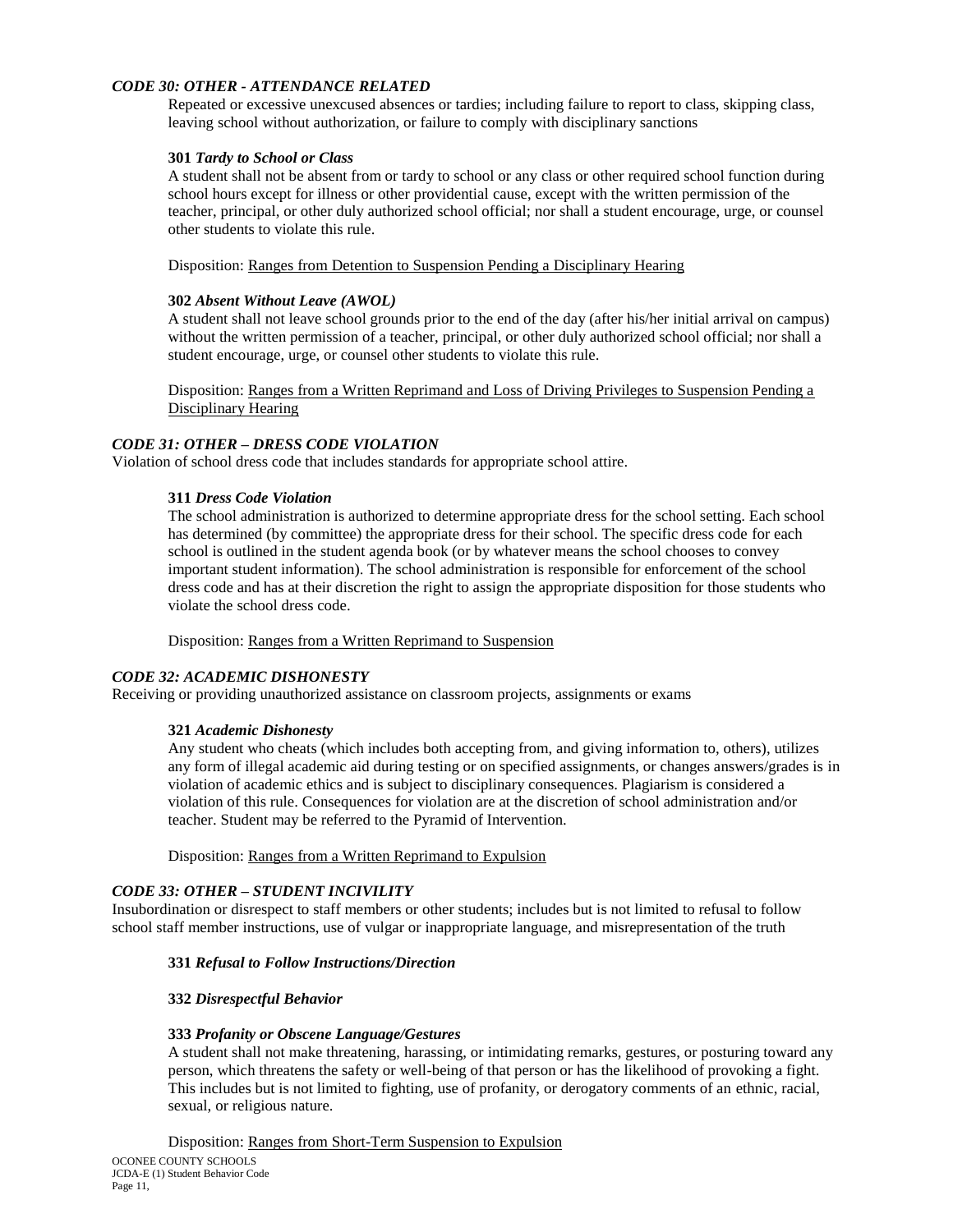# **334** *Providing False Information/Forgery*

A student shall not forge another person's signature, present a document with a forged signature, or give false identification/information to any school official or representative for any purpose including falsifying, misrepresenting, omitting, or erroneously reporting information regarding instances of alleged inappropriate behavior by a teacher, administrator, or other school employee toward a student. Consequences for violation are at the discretion of school administration.

Disposition: Ranges from a Written Reprimand to Expulsion

# **335** *Failure to Comply With Assigned Discipline*

A student shall comply with directions, commands, or assigned discipline of teachers, student teachers, substitute teachers, parapros, principals, school bus drivers, and other authorized school personnel.

Disposition: Ranges from a Written Reprimand to Expulsion

# *CODE 34: OTHER – POSSESSION OF UNAPPROVED ITEMS*

The use or possession of any unauthorized item disruptive to the school environment. *(Note: The use of fireworks or incendiary devices must be coded as Arson.)*

# **341** *Possession/Transmission of Prohibited Items*

A student shall not possess any form of laser pointer, pocket pager, or any two-way radio during the school day. Cell phones and other electronic devices may be used at the discretion of the principal and teacher for instructional activities or health reasons only.

Disposition: Ranges from Confiscation of the Device to Expulsion

### *CODE 35: GANG - RELATED*

Any group of three or more students with a common name or common identifying signs, symbols, tattoos, graffiti, or attire which engage in criminal gang activity (O.C.G.A. § 16-15-3)

Disposition: Ranges from a Written Reprimand to Expulsion

# *CODE 36: REPEATED OFFENSES*

Collection of offenses not previously assigned a state reportable action that occurs on a single or across multiple school days that leads to a state reportable disciplinary action.

# Disposition: Ranges from a Written Reprimand to Expulsion

# *CODE 40: OTHER- NON-DISCIPLINARY INCIDENT*

This code is used exclusively for the reporting Physical Restraint. When the INCIDENT TYPE = '40', then the ACTION CODE must = '95' for Physical Restraint. Do not report a Teacher ID when Incident Code is "Other Non-Disciplinary Incident."

Disposition: Ranges from a Written Reprimand to Expulsion

# *CODE 42: Electronic Smoking Device*

Any device used to deliver nicotine or any other substance intended for human consumption that may be used by a person to simulate smoking through inhalation of vapor or aerosol from the device.

Disposition: Ranges from a Written Reprimand to Expulsion

# *CODE 44: Violence Against a Teacher*

Intentional physical attack against a teacher with the intent to cause bodily harm resulting in severe injuries or any physical attack against a teacher. Violence against other school personnel should be reported as Battery (03) – Level 3.

Disposition: Ranges from Short-Term Suspension to Expulsion

# Questions regar**ding the** *OCS Student Behavior Code* **should be directed to the Office of Student Services, 706- 769-5130. This revision is effective 7/20/2020.**